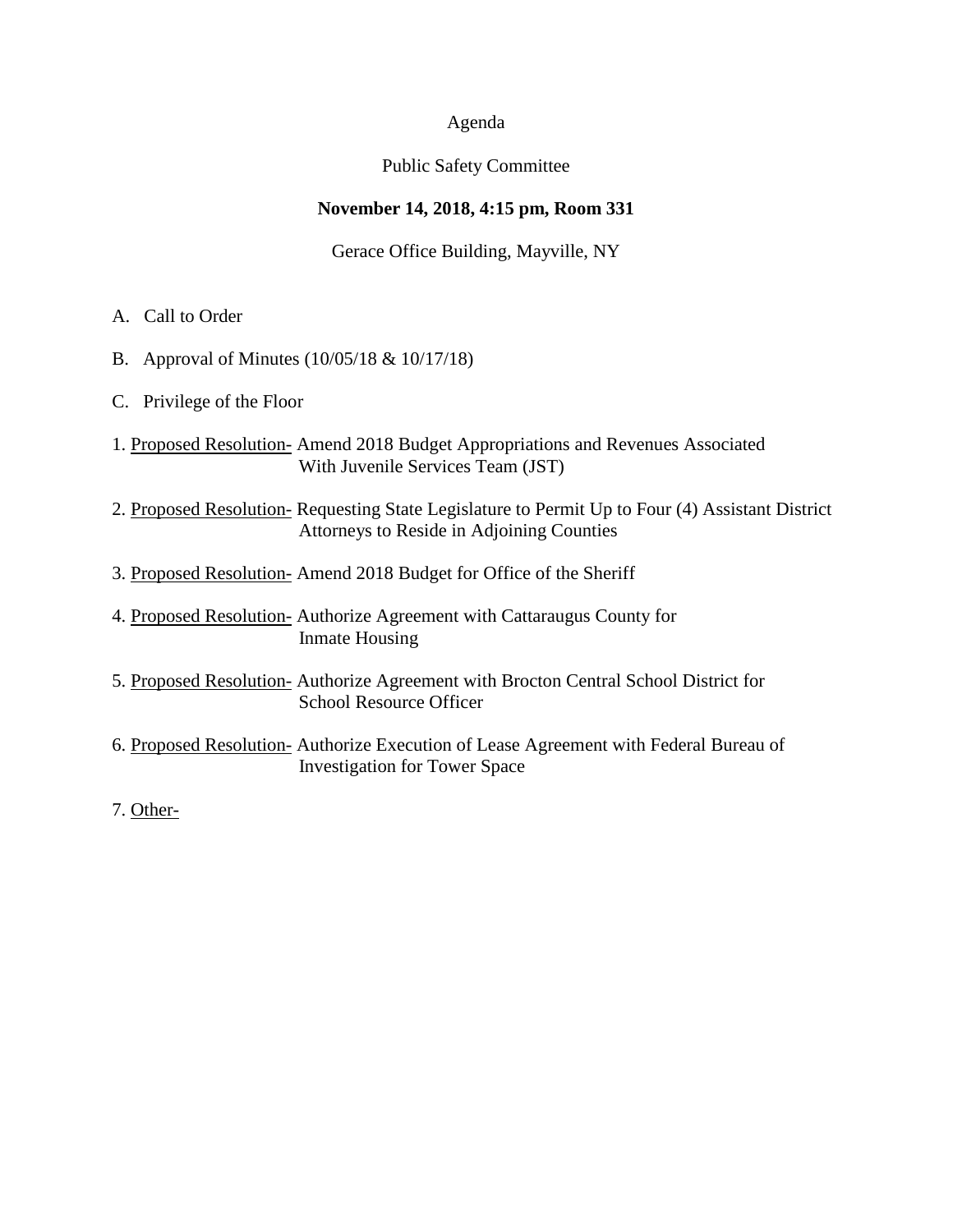## **CHAUTAUQUA COUNTY RESOLUTION NO.\_\_\_\_\_\_\_\_\_\_\_\_\_**

**TITLE:** Amend 2018 Budget Appropriations and Revenues Associated With Juvenile Services Team (JST)

# **TAN 10/30/18 KDG 10/30/18 SMA 10/30/18 KMD 10/31/18 CLS 10/31/18 KLC 10/31/18 GMB 11/1/18**

**BY:** Public Safety, Human Services and Audit & Control Committees:

**AT THE REQUEST OF:** County Executive George M. Borrello:

WHEREAS, the Department of Probation and the Department of Health and Human Services expected to execute a Memorandum of Understanding (MOU) regarding their implementation of a county-wide, co-located Juvenile Services Team (JST); and

WHEREAS, the MOU was not approved by New York State so the JST program will not be implemented as planned, and the expected revenues will not be realized; and

WHEREAS, pursuant to Resolution No. 143-18, budgeted appropriations and revenues associated with the JST were amended and those amendments now need to be reversed; now therefore be it

RESOLVED, That A Fund Balance is appropriated as follows:

| <b>INCREASE THE USE OF FUND BALANCE:</b> |                                              |           |  |
|------------------------------------------|----------------------------------------------|-----------|--|
|                                          | A.----.----.917.0000 Unassigned Fund Balance | \$201,600 |  |

; and be it further

RESOLVED, That the Director of Finance is hereby authorized and directed to make the following changes to the 2018 Budget:

|                      | DECREASE APPROPRIATION ACCOUNTS:         |       |           |
|----------------------|------------------------------------------|-------|-----------|
| $A.6010$ 1           | Personal Services—Social Services Admin  |       | \$197,381 |
| $A.6010$ 8           | Employee Benefits—Social Services Admin  |       | \$106,465 |
|                      |                                          | Total | \$303,846 |
|                      | INCREASE APPROPRIATION ACCOUNTS:         |       |           |
| $A.3140$ 1           | Personal Services—Probation              |       | \$197,381 |
| $A.3140$ 8           | Employee Benefits— Probation             |       | \$106,465 |
|                      |                                          | Total | \$303,846 |
|                      | DECREASE REVENUE ACCOUNTS:               |       |           |
| $A.6010$ R361.0000   | New York State Aid—Social Services Admin |       | \$38,100  |
| $A.6010$ $R461.0000$ | Federal Aid—Social Services Admin        |       | \$163,500 |
|                      |                                          | Total | \$201,600 |

# **\_\_\_\_\_\_\_\_\_\_\_\_\_APPROVED**

\_\_\_\_\_\_\_\_\_\_\_\_\_\_\_\_\_\_\_\_\_\_\_\_\_\_\_\_\_\_\_\_\_\_ \_\_\_\_\_\_\_\_\_\_\_\_\_\_

**\_\_\_\_\_\_\_\_\_\_\_\_\_VETOES (VETO MESSAGE ATTACHED)**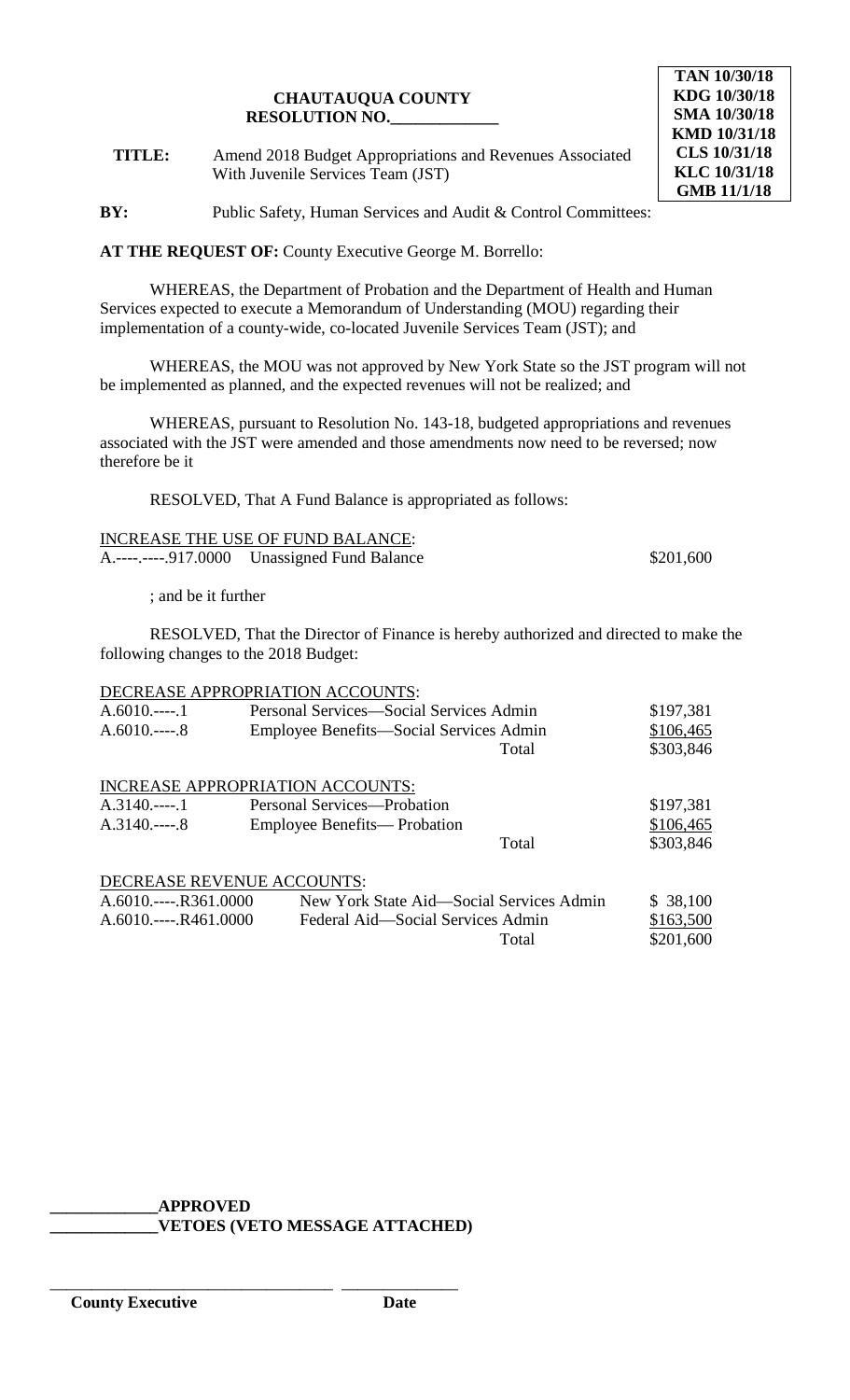# **CHAUTAUQUA COUNTY RESOLUTION NO. \_\_\_\_\_\_\_\_\_\_**

**TITLE:** Requesting State Legislature to Permit Up to Four (4) Assistant District Attorneys to Reside in Adjoining Counties

**BY:** Administrative Services and Public Safety Committees:

**AT THE REQUEST OF:** County Executive George M. Borrello:

WHEREAS, the office of the Assistant District Attorney is a critical position in the Chautauqua County District Attorney's office, and the District Attorney has advised there has been difficulty in recruiting qualified individuals to fill vacancies in the office of Assistant District Attorney; and

WHEREAS, the District Attorney would in the future like the opportunity to draw from as large a pool of potential applicants as possible when filling the office of Assistant District Attorney; and

WHEREAS, in order for an Assistant District Attorney to reside in an adjoining county, the New York State Legislature must amend Section 3 of New York Public Officers Law; and

WHEREAS, the State Legislature has previously authorized the counties of Westchester, Yates, Madison, Montgomery, Putnam, Fulton, Essex, Wyoming, Sullivan, and Oswego to hire Assistant District Attorneys who reside in adjoining counties; now therefore be it

RESOLVED, That the Chautauqua County Legislature requests the New York State Legislature to adopt legislation amending Section 3 of New York Public Officers Law to permit the County of Chautauqua to have up to four (4) Assistant District Attorneys who reside in adjoining New York counties, provided, however, that the Chief Assistant District Attorney shall remain required to be a resident of Chautauqua County; and be it further

RESOLVED, That the Clerk of the County Legislature is authorized and directed to send copies of this resolution to State Senator Catharine Young and Assemblyman Andrew Goodell.

**\_\_\_\_\_\_\_\_\_\_\_\_\_APPROVED \_\_\_\_\_\_\_\_\_\_\_\_\_VETOES (VETO MESSAGE ATTACHED)**

\_\_\_\_\_\_\_\_\_\_\_\_\_\_\_\_\_\_\_\_\_\_\_\_\_\_\_\_\_\_\_\_\_\_ \_\_\_\_\_\_\_\_\_\_\_\_\_\_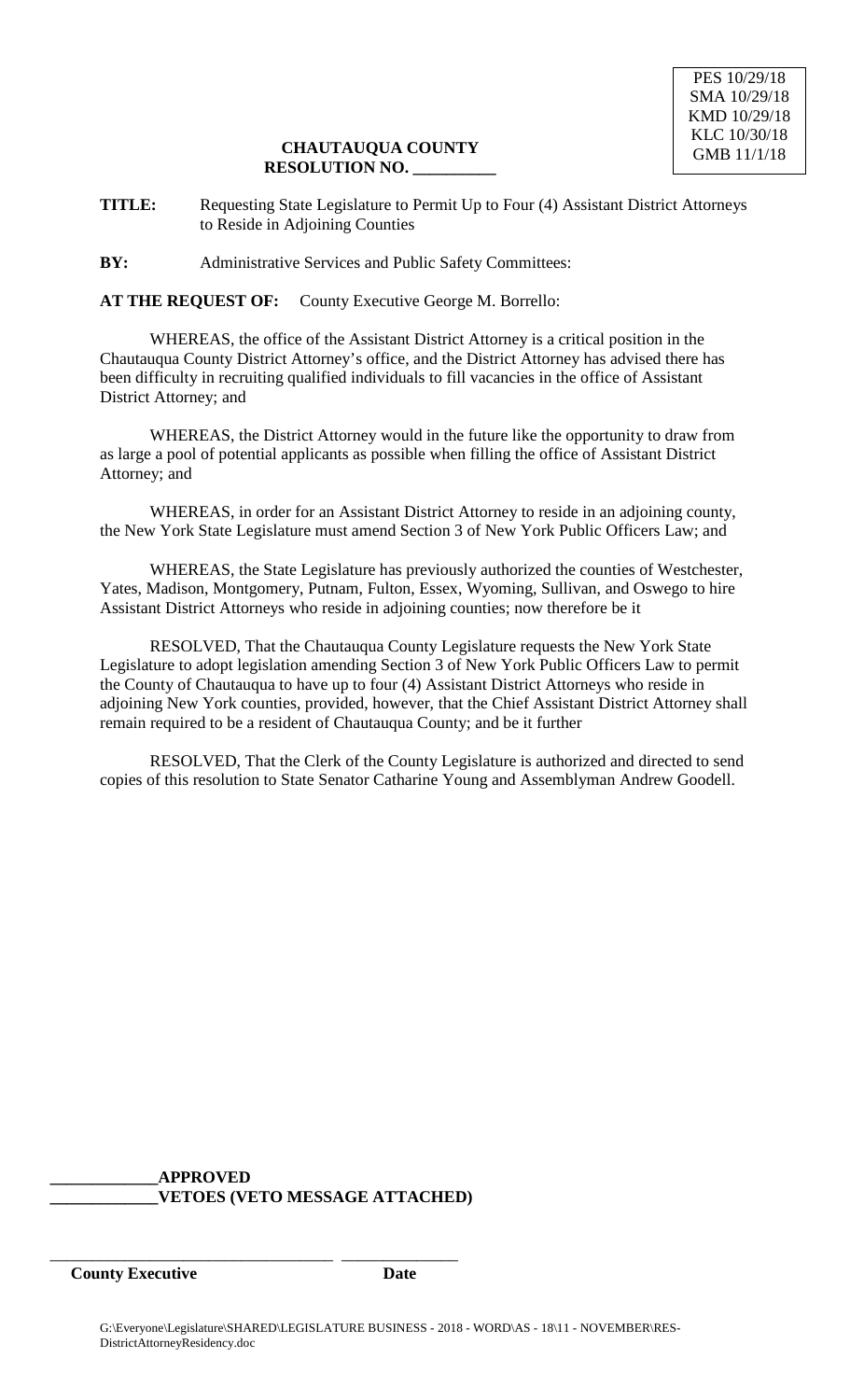## **CHAUTAUQUA COUNTY RESOLUTION NO. \_\_\_\_\_\_\_\_\_\_\_**

CJH 10/25/18 KDG 10/29/18 SMA 10/29/18 KMD 10/29/18 KLC 10/29/18 GMB 11/1/18

**TITLE:** Amend 2018 Budget for Office of the Sheriff

**BY:** Public Safety and Audit & Control Committees:

**AT THE REQUEST OF:** County Executive George M. Borrello:

WHEREAS, some Office of the Sheriff expenses have exceeded initial budgetary estimates, as well as some appropriations have a surplus; therefore be it

RESOLVED, That the Director of Finance is hereby authorized and directed to make the following changes to the 2018 budget:

|               | <b>INCREASE APPROPRIATION ACCOUNTS:</b> |          |
|---------------|-----------------------------------------|----------|
| A.3020.E911.4 | $Contractual - E911$                    | \$4,472  |
| A.3110.3114.8 | Employee Benefits – Pistol Permit       | \$7,885  |
|               |                                         | \$12,357 |
|               | DECREASE APPROPRIATION ACCOUNT:         |          |
|               | Personal Services – Sheriff             | \$12,357 |

# **\_\_\_\_\_\_\_\_\_\_\_\_\_APPROVED \_\_\_\_\_\_\_\_\_\_\_\_\_VETOES (VETO MESSAGE ATTACHED)**

**\_\_\_\_\_\_\_\_\_\_\_\_\_\_\_\_\_\_\_\_\_\_\_\_\_\_\_\_\_\_\_\_\_\_\_\_ \_\_\_\_\_\_\_\_\_\_\_\_\_**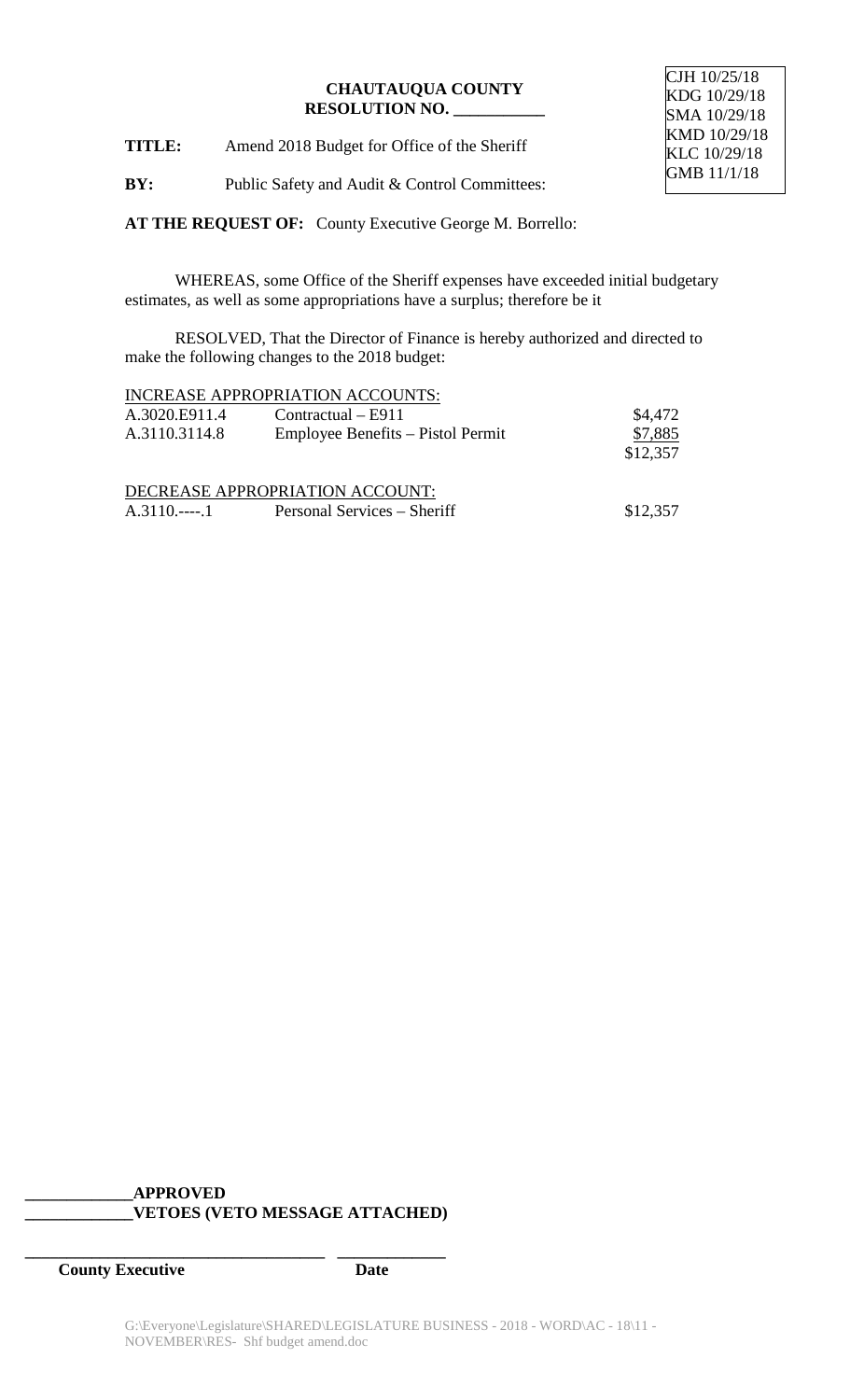#### **CHAUTAUQUA COUNTY RESOLUTION NO. \_\_\_\_\_\_\_\_\_**

**TITLE:** Authorize Agreement with Cattaraugus County for Inmate Housing

CJH 10/25/18 KDG 10/29/18 SMA 10/29/18 KMD 10/29/18 KLC 10/30/18 GMB 11/1/18

**BY:** Public Safety and Audit & Control Committees:

**AT THE REQUEST OF:** County Executive George M. Borrello:

WHEREAS, on occasion, the Cattaraugus County Jail has a need to relocate inmates to other jail facilities; and

WHEREAS, the Office of the Sheriff has negotiated a tentative agreement with Cattaraugus County to house inmates at the Chautauqua County Jail at a current rate of \$50 per day, per inmate; and

WHEREAS, the Cattaraugus County Jail shall assume all medical costs for the inmates boarded in the Chautauqua County Jail; now therefore be it

RESOLVED, That the County Executive is authorized and empowered to execute an agreement with Cattaraugus County for the housing of inmates as set forth above with revenues to be credited to account A.3150.----.R226.0000.

# **\_\_\_\_\_\_\_\_\_\_\_\_\_APPROVED \_\_\_\_\_\_\_\_\_\_\_\_\_VETOES (VETO MESSAGE ATTACHED)**

**\_\_\_\_\_\_\_\_\_\_\_\_\_\_\_\_\_\_\_\_\_\_\_\_\_\_\_\_\_\_\_\_\_\_\_\_ \_\_\_\_\_\_\_\_\_\_\_\_\_**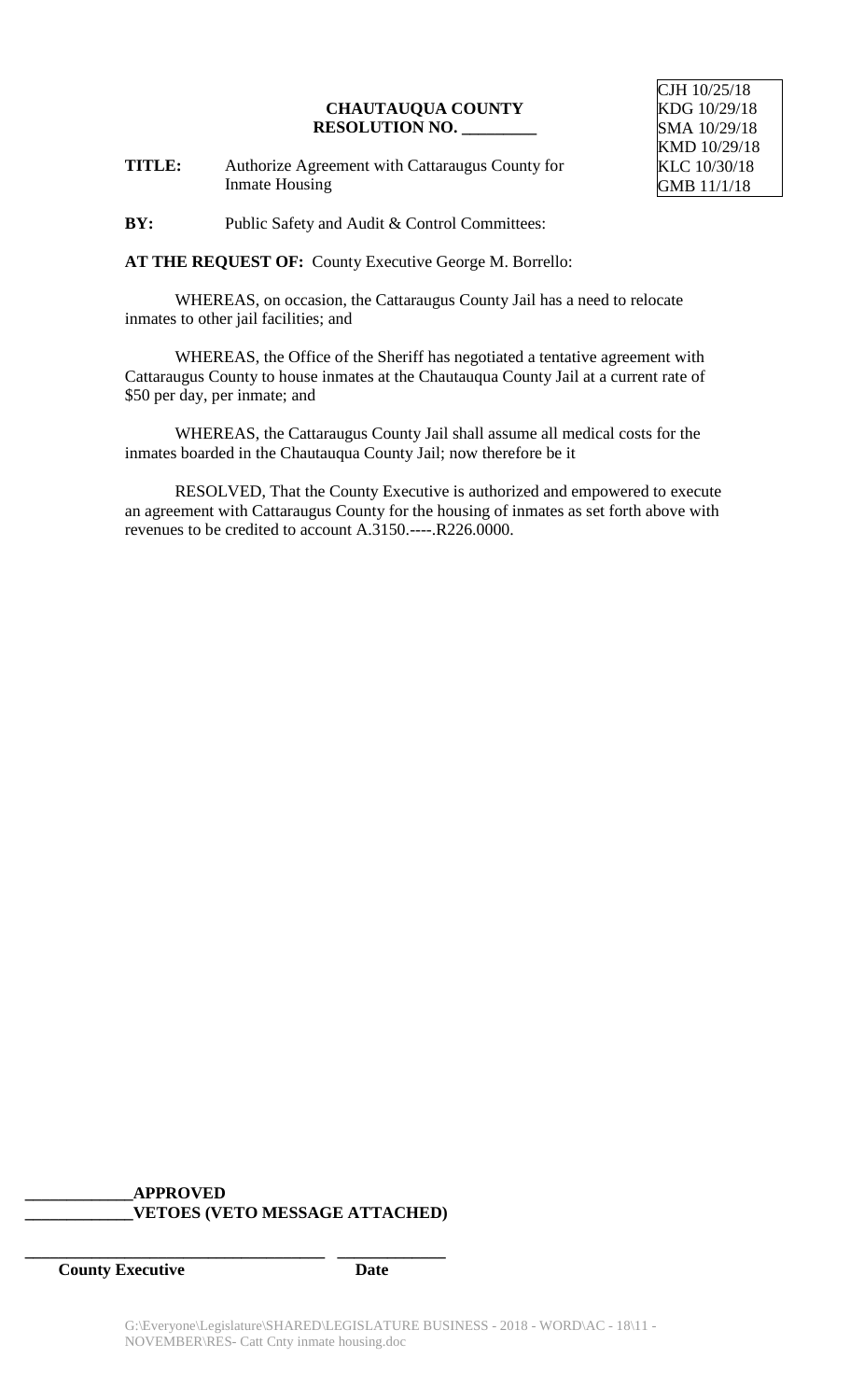#### **CHAUTAUQUA COUNTY RESOLUTION NO. \_\_\_\_\_\_\_\_\_\_\_**

**TITLE:** Authorize Agreement with Brocton Central School District for School Resource Officer

**BY:** Public Safety and Audit & Control Committees:

**AT THE REQUEST OF:** County Executive George M. Borrello:

WHEREAS, the Brocton Central School District has requested the Chautauqua County Office of the Sheriff provide a School Resource Officer during the term of November 1, 2018 through June 30, 2020; and

WHEREAS, the Chautauqua County Office of the Sheriff has negotiated a tentative agreement with Brocton Central School District to provide a certified School Resource Officer for the 2018-2019 and 2019-2020 school years at a total cost of \$129,678.23; and

WHEREAS, the County will not incur any local share expense for this position; now therefore be it

RESOLVED, That the County Executive is hereby authorized and empowered to execute an agreement with Brocton Central School District for the purpose of providing a School Resource Officer for the 2018-2019 and 2019-2020 school years as set forth above; and be it further

RESOLVED, That the Director of Finance is hereby authorized and directed to make the following changes to the 2018 budget:

|            | <b>INCREASE APPROPRIATION ACCOUNTS:</b> |          |
|------------|-----------------------------------------|----------|
| $A.3110$ 1 | Personal Services – Sheriff             | \$8,755  |
| $A.3110$ 8 | Employee Benefits – Sheriff             | \$4,213  |
|            | Total                                   | \$12,968 |

#### INCREASE REVENUE ACCOUNT:

A.3110.----.R226.0000 Shared Services – Chrgs: Oth Gov-Pub Safety \$12,968

; and be it further

RESOLVED, That the Director of Finance is hereby authorized and directed to make the following changes to the 2019 budget:

|            | INCREASE APPROPRIATION ACCOUNTS: |       |          |
|------------|----------------------------------|-------|----------|
| $A.3110$ 1 | Personal Services – Sheriff      |       | \$52,527 |
| $A.3110$ 8 | Employee Benefits – Sheriff      |       | \$25,280 |
|            |                                  | Total | \$77,807 |
|            | <b>INCREASE REVENUE ACCOUNT:</b> |       |          |

| $A.3110$ .----.R226.0000 | Shared Services – Chrgs: Oth Gov-Pub Safety | \$77,807 |
|--------------------------|---------------------------------------------|----------|
|                          |                                             |          |

# **\_\_\_\_\_\_\_\_\_\_\_\_\_APPROVED \_\_\_\_\_\_\_\_\_\_\_\_\_VETOES (VETO MESSAGE ATTACHED)**

**\_\_\_\_\_\_\_\_\_\_\_\_\_\_\_\_\_\_\_\_\_\_\_\_\_\_\_\_\_\_\_\_\_\_\_\_ \_\_\_\_\_\_\_\_\_\_\_\_\_**